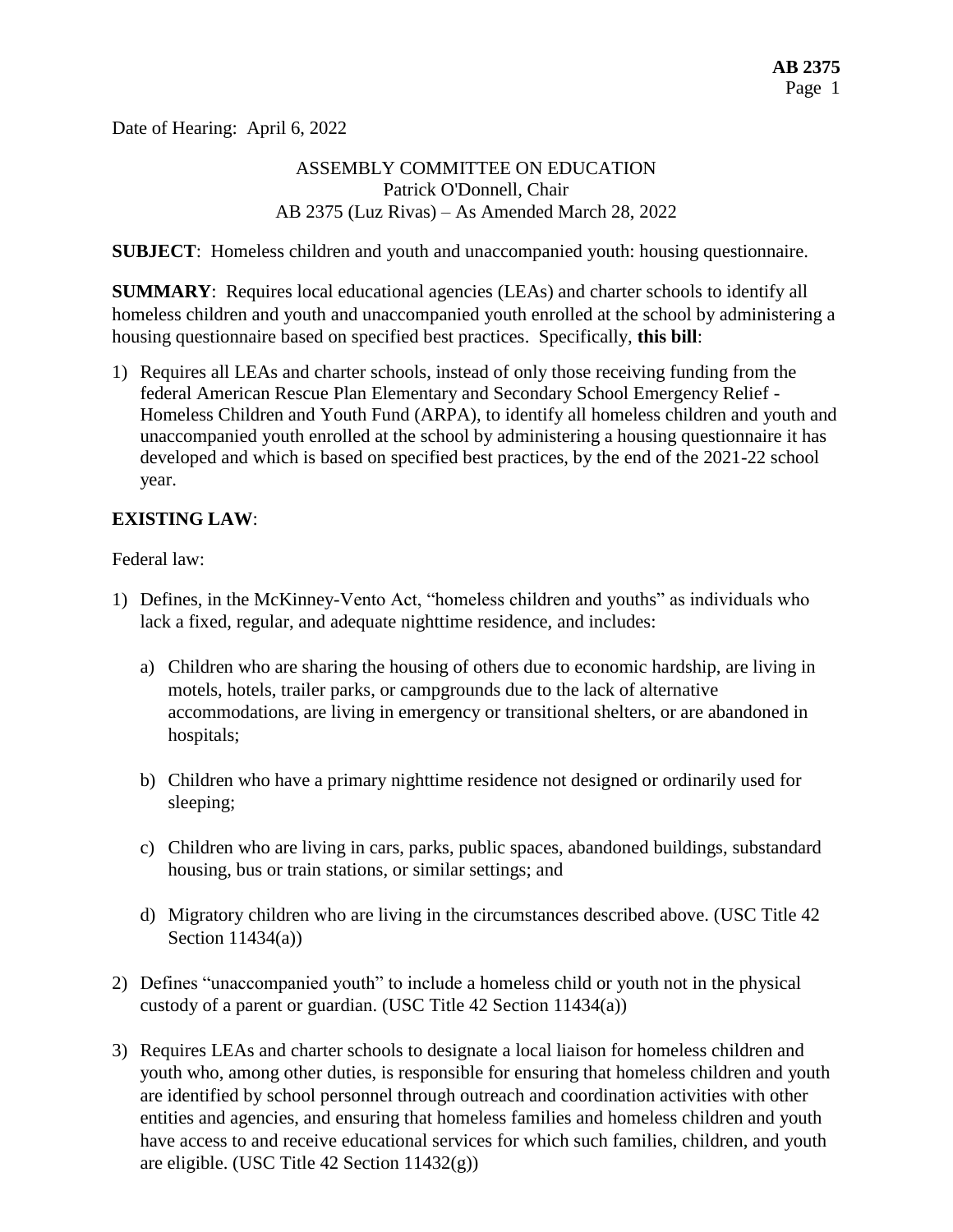State law:

- 1) Provides, pursuant to McKinney-Vento, specific rights and protections including for students experiencing homelessness, including:
	- a) Exemption from graduation requirements that are in addition to the statewide requirements; (Education Code (EC) 51225.1)
	- b) Full or partial credit for coursework satisfactorily completed in another school by a student who is homeless, even if the student did not complete an entire course; (EC 51225.2(b))
	- c) The option to continue their education at the school of origin through the duration of homelessness, regardless of change in residence; and (EC 48852.7)
	- d) Immediate enrollment, even if the homeless child has outstanding fees or fines due to the school last attended or is unable to produce items normally required for enrollment, including immunization history and academic records. (EC 48852.7)
- 2) Requires the California Department of Education (CDE) and the Department of Social Services (DSS) to identify representatives from the CDE, DSS, and other state agencies who have experience in homeless youth issues to develop policies and practices to support homeless children and youth and to ensure that child abuse and neglect reporting requirements do not create barriers to the school enrollment and attendance of homeless children or youth. (EC 48850)
- 3) Requires the CDE to provide informational materials to LEA liaisons regarding the educational rights of homeless children and youth, updates and changes to law regarding the rights of homeless students, the responsibilities of LEA liaisons, and the resources available to schools to assist homeless children and youth. (EC 48852.5)
- 4) Requires the CDE to provide training materials to LEA liaisons to assist them with providing professional development and other support to school personnel providing services pursuant to McKinney-Vento. (EC 48852.5)
- 5) Requires, pursuant to McKinney-Vento, an LEA liaison to ensure that public notice of the educational rights of homeless children and youth is disseminated in schools that provide services pursuant to McKinney-Vento. (EC 48852.5)
- 6) Requires the school accountability system to measure the overall performance of homeless youth. (EC 52052)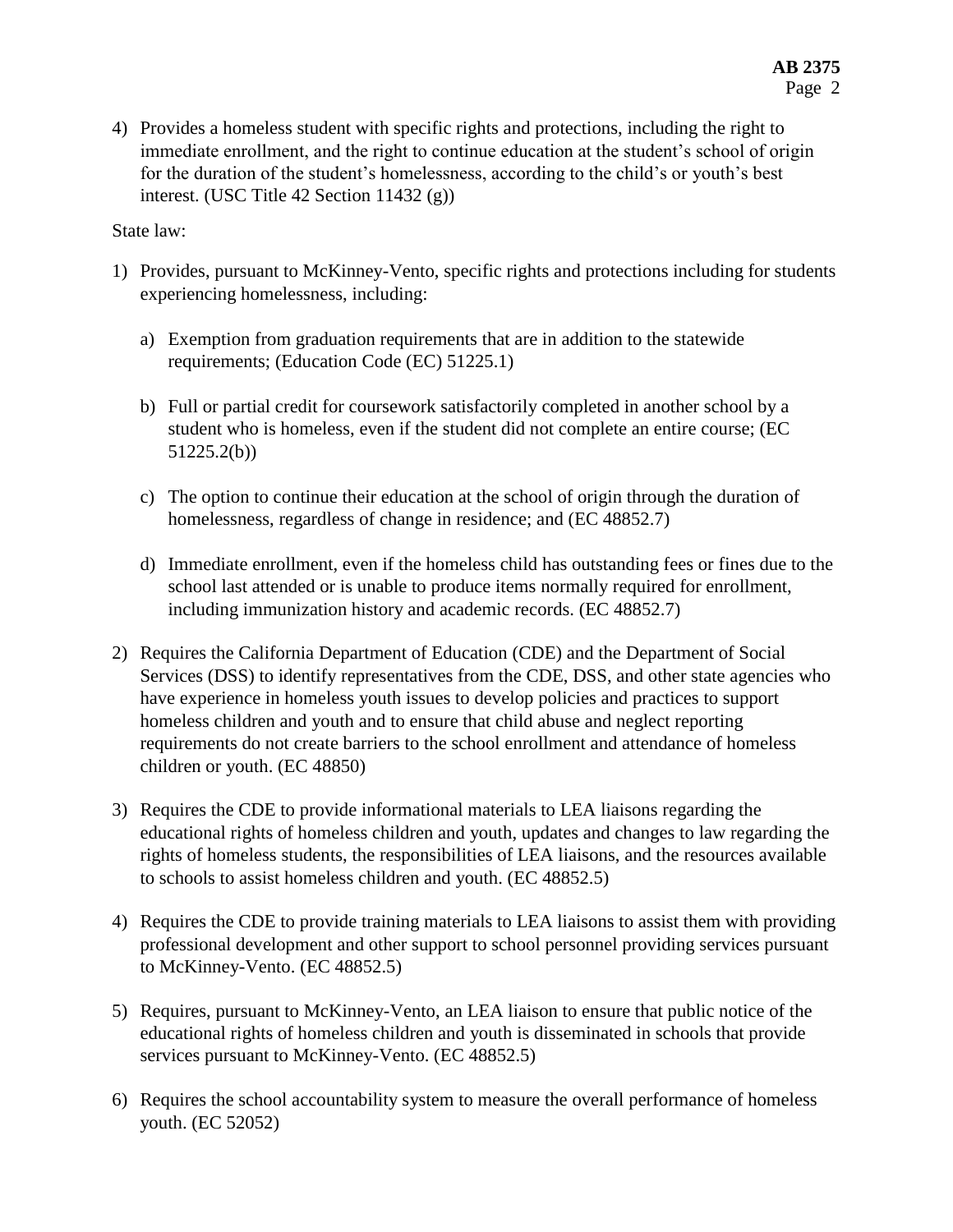- 7) Requires LEAs and charter schools receiving funding from the federal ARPA to identify all homeless children and youth and unaccompanied youth enrolled at the school by administering a housing questionnaire based on specified best practices. (EC 48851)
- 8) Requires a school district, charter school, or county office of education (COE) to create a website containing the list of LEA liaisons with contact information, and information on homelessness including educational rights and resources in that school district, charter school, or CDE. (EC 48852.6)
- 9) Requires the CDE to allocate \$1.5 million to up to three COEs in different regions throughout the state for purposes of establishing technical assistance centers to foster relationships between community partners and LEAs in each region pursuant to McKinney-Vento. (EC 48857)
- 10) Requires the technical assistance centers to:
	- a) Create and implement training materials outlining the needs, challenges and barriers facing homeless children and youth. (EC 48857)
	- b) Assist counties and LEAs on best practices to support educational progress and academic outcomes of homeless children and youth. (EC 48857)
	- c) Assist counties and LEAs on accurate identification of homeless children and youth in local pupil information systems and using this data to report educational outcomes for homeless children and youth and who receive support services. (EC 48857)

**FISCAL EFFECT**: This bill has been keyed a possible state-mandated local program by the Office of Legislative Counsel.

## **COMMENTS**:

*Need for the bill.* The author states, "Identifying children who might be homeless is the first step to ensuring they have a fighting chance to succeed in school and life. Last year, I authored AB 27 which required local educational agencies (LEAs) to ensure that each school identifies all enrolled homeless students by annually administering a housing questionnaire. The bill was signed by the Governor. AB 2375 builds off of AB 27 by requiring all local educational agencies, regardless of whether or not they receive American Rescue Plan funding, to use the housing questionnaire to identify homeless youth."

*Bill aims to extend best practices in identification of homeless youth to all LEAs.* As heard and supported by this Committee earlier in this Session, AB 27 (Luz Rivas), Chapter 394, Statutes of 2021, required all LEAs and charter schools to ensure that each school identifies all enrolled homeless and unaccompanied students through a housing questionnaire based on best practices. AB 27 was later amended to apply this requirement only to those LEAs and charter school receiving ARPA funding to support homeless students. This separate standard has caused administrative problems and as a result the author wishes to extend it to all LEAs.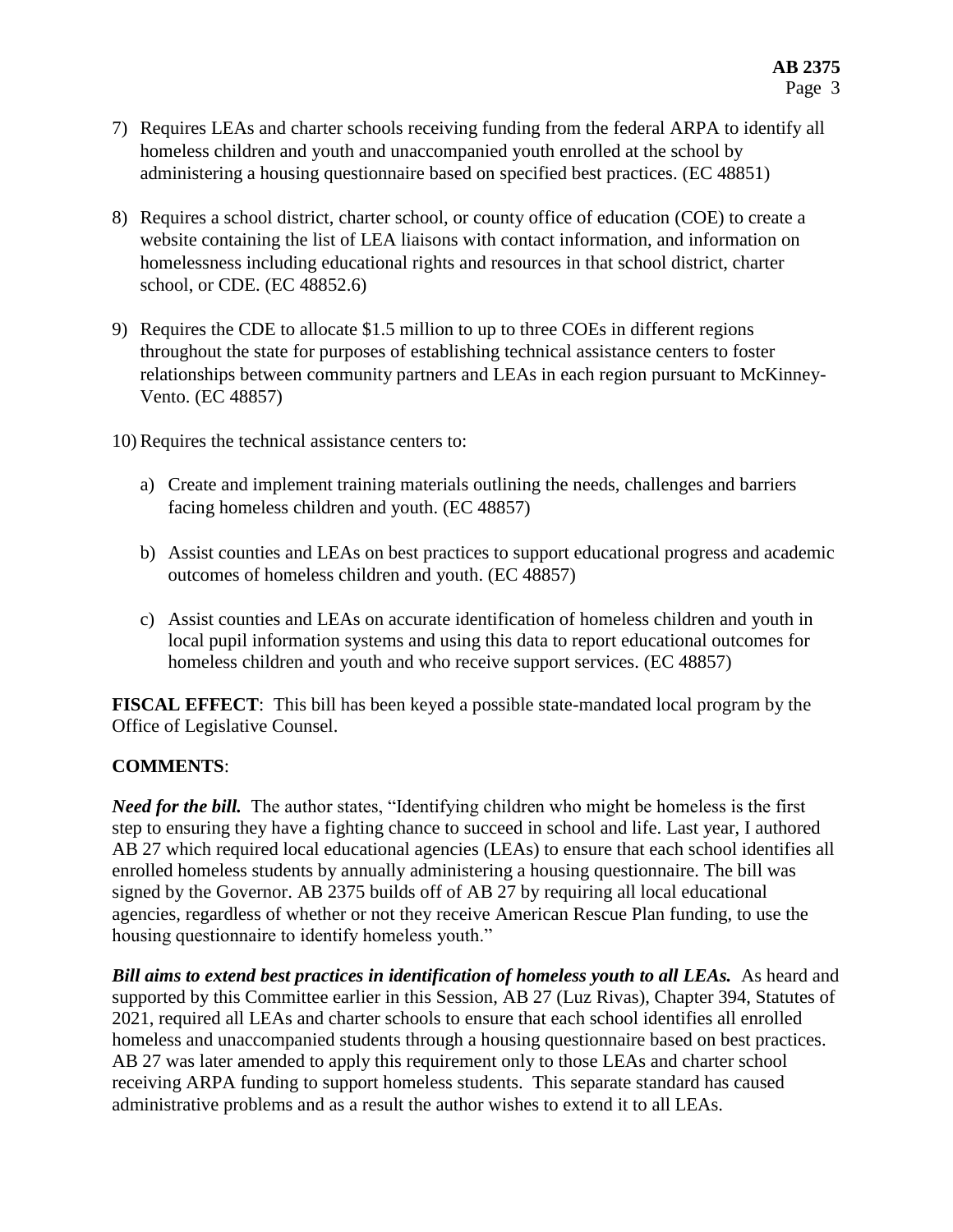*ARPA funding to support students experiencing homelessness and to establish technical assistance centers.* Current law requires LEAs and charter schools receiving funding from the federal ARPA to identify all homeless children and youth and unaccompanied youth enrolled at the school by administering a housing questionnaire based on specified best practices.

In 2021, the federal government appropriated \$800 million in one-time funds for support of students experiencing homelessness, through the ARPA. According to the CDE, California has been allocated \$99 million, \$4.5 million of which is being used to establish technical assistance centers as required by AB 27. The three COEs chosen to serve as technical assistance centers were the Contra Costa COE, the Los Angeles COE, and the San Diego COE.

The remaining funding may be used by LEAs and charter schools in accordance with all allowable uses under McKinney-Vento, including wraparound services, purchasing school and other needed supplies, transportation, internet connectivity, and short-term temporary housing. Funds are available for expenditure through September, 2024.

The federal funding was allocated in two disbursements. According to the CDE, LEAs that were previously receiving McKinney Vento funds were eligible to receive the first round of ARPA funding, and 120 LEAs and charter schools received this funding. The second round of funding was available to all LEAs and charter schools based on a specified formula, and those which would receive less than \$5,000 were required to join a consortium with their COE. To receive funding the LEA or charter was also required to submit specified legal assurances. The CDE funding results report indicates that 1,978 LEAs and charter schools were eligible either independently or as part of a consortium, but some, mostly charter schools, have not submitted assurances and are not shown as receiving funding.

*Effects of COVID-19 school disruptions on homeless students.* In September and October of 2020, the non-profit organization SchoolHouse Connection and the University of Michigan surveyed school homeless liaisons about the experience of homeless students during the COVID-19 pandemic. Their 2020 report, *Lost in the Masked Shuffle and Virtual Void,* provides a national picture of this experience, and found:

- There was a 28% decrease in the number of identified homeless students in the fall of 2020 compared to the fall of 2019. An estimated 420,000 fewer children and youth experiencing homelessness were identified and enrolled by schools. The report notes that prior to the start of the COVID-19 pandemic, schools were failing to identify an estimated 1 million homeless children and youth.
- Of liaisons who indicated that homeless student identification was lower this year, the primary reason (69.7%) cited was "inability to identify families/youth due to distance learning/school building closure."
- While overall homeless student identification and enrollment is down, the number of children and youth experiencing homelessness has likely increased due to the economic crisis.
- Homeless liaisons reported that children and youth experiencing homelessness face significant unmet needs in their communities, including lack of: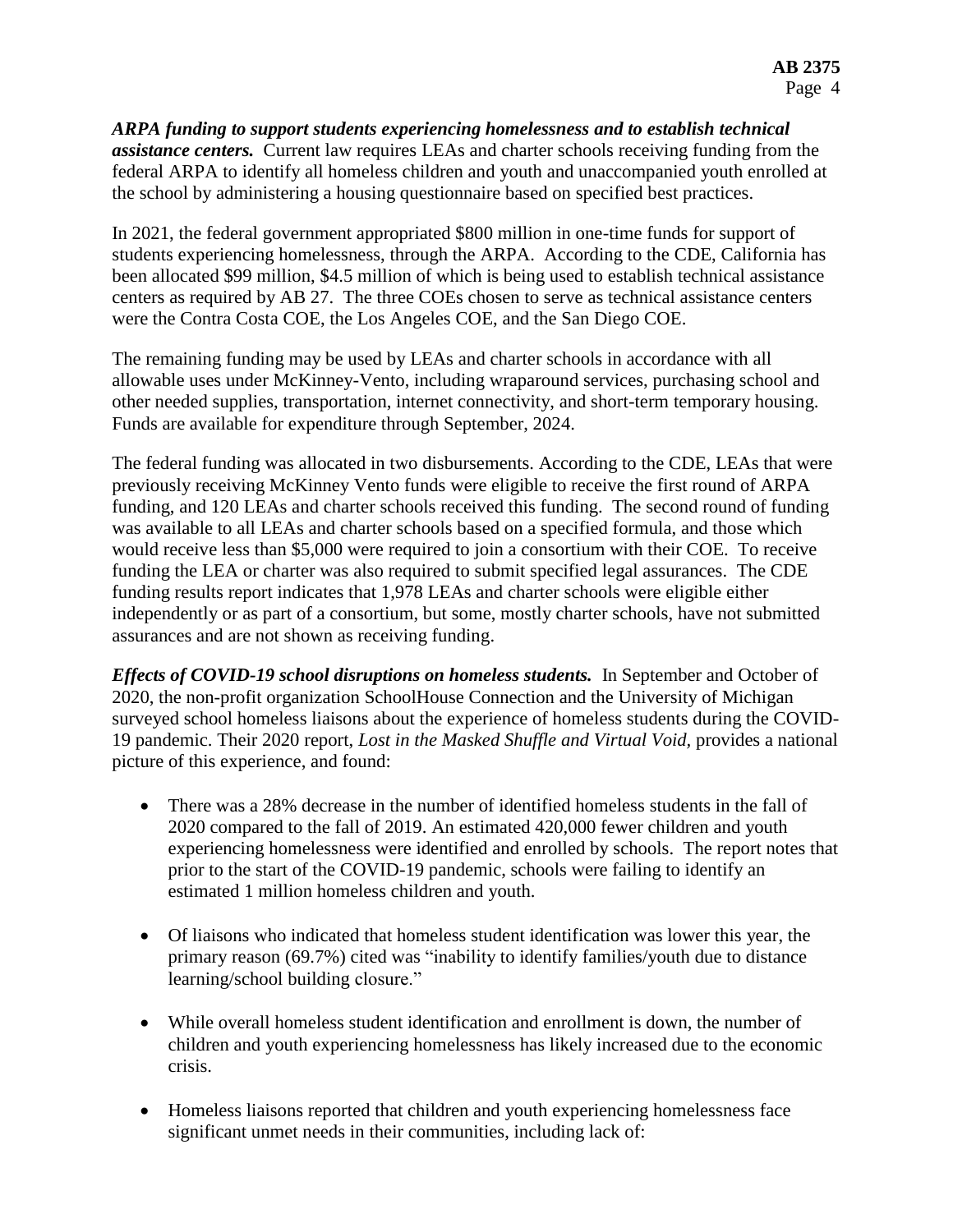- $\bullet$  Internet (64%)
- Shelter/housing (64%)
- Food  $(47.3%)$
- Child care  $(36.7\%)$
- $\bullet$  Health care (21.5%)
- Federal education relief funds are not reaching homeless families, children, and youth. Only 18% of respondents indicated that federal Coronavirus relief education funding provided by the CARES Act was being used to meet the needs of students experiencing homelessness.

California data also show a decline, though less precipitous than national data, in the number of students identified as homeless. According to data from the CDE, in the 2018-19 school year, 208,000 students were identified, but that declined to 195,000 in the 2020-21 school year, a decline of 6%.

*How many California students experience homelessness?* California schools identify homeless students using the definition of homeless students in the federal McKinney-Vento Act, which defines "homeless children and youth" as:

- Children and youth who are sharing the housing of other persons due to loss of housing, economic hardship, or a similar reason;
- Children and youth who may be living in motels, hotels, trailer parks, or shelters;
- Children and youth who have a primary nighttime residence that is a public or private place not designed for, or ordinarily used as, a regular sleeping accommodation for human beings;
- Children and youth who are living in cars, parks, public spaces, abandoned buildings, substandard housing, bus or train stations, or similar settings; and
- Migratory children who qualify as homeless because they are children who are living in similar circumstances listed above.

According to the CDE, there were over 207,000 California public school students who met the federal definition of homelessness at some point during the 2018-2019 school year. This represents 3.4% of the total California public school student population, an increase of nearly 40,000 students compared to the 2014-2015 school year, when students experiencing homelessness represented 2.7% of the public school population. Over 17% of the students experiencing homelessness in the U.S. reside in California (Federal Data Summary, Education for Homeless Children and Youth, 2020). According to a 2020 report by the UCLA Center for Transformation of Schools titled *State of Crisis: Dismantling Student Homelessness in California*, African American and Latino students are disproportionately represented among students experiencing homelessness.

A significant number of students who leave the K-12 system and enroll in public postsecondary institutions also experience homelessness. According to the *State of Crisis* report, 1 in 5 students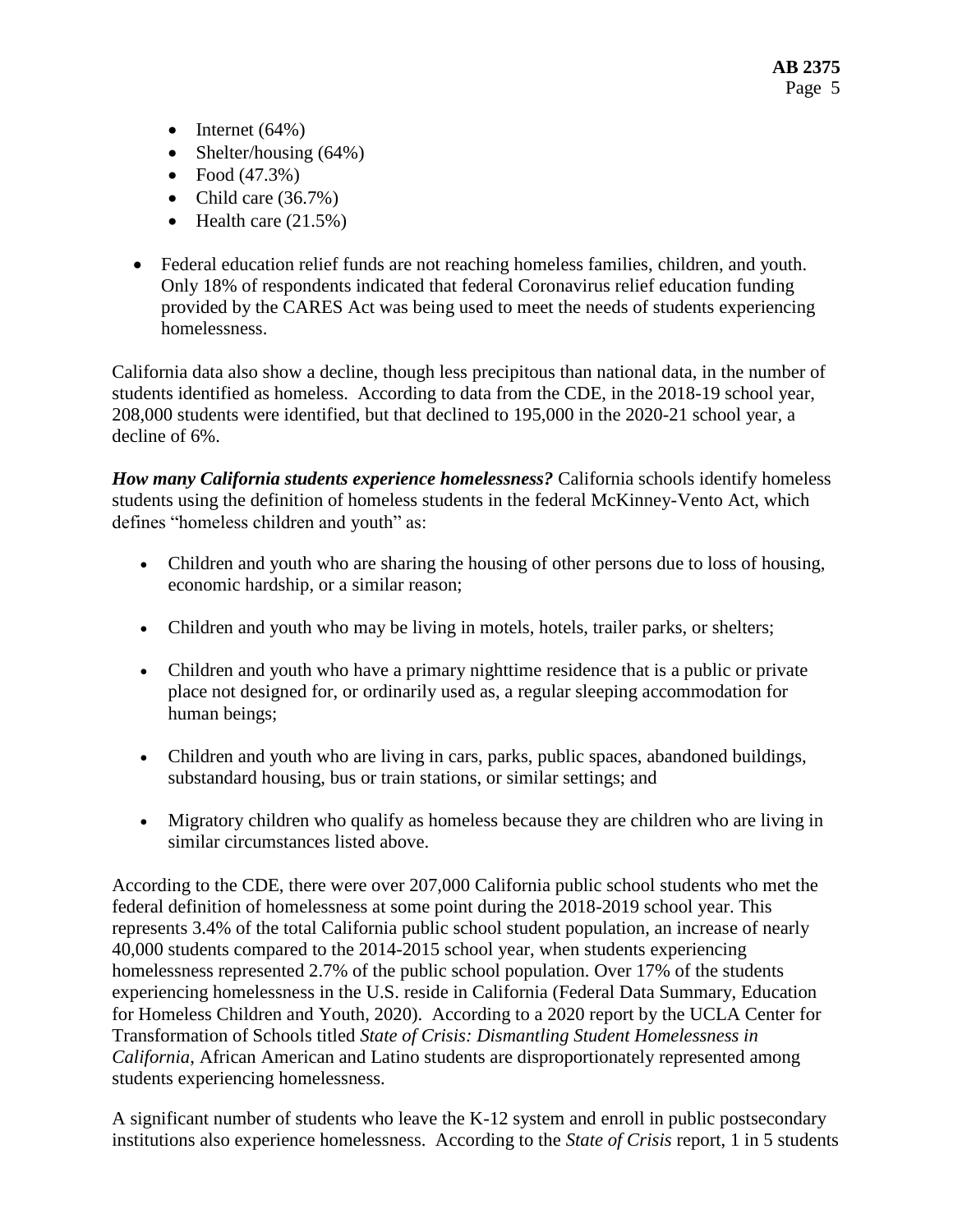enrolled in the California Community Colleges, 1 in 10 in the California State University, and 1 in 20 in the University of California are experiencing homelessness.

*Few school districts receive McKinney-Vento funds to support homeless students.* Federal law requires LEAs to provide specified support services to any student identified as experiencing homelessness. Funding to support these services may come from Local Control Funding Formula (LCFF) funds, federal Title I funds, or from targeted federal McKinney-Vento funds.

States receive federal grants under the McKinney-Vento act to identify and support students experiencing homelessness, and at least 75% of these funds must be used to competitively award grants to LEAs. If an LEA has identified more than fifty students who are experiencing homelessness, they are eligible to apply for such grant awards. Awards are granted based on specific factors, including the number of youth who have been identified as experiencing homelessness.

In the 2018-2019 academic year, California received \$10.6 million in McKinney-Vento funds and awarded \$8.7 million in competitive grants to LEAs. If divided evenly, this would provide approximately \$42 per California student identified as experiencing homelessness. However, the vast majority of LEAs do not receive McKinney-Vento funds. In the 2018-2019 year, only 130 (6%) of the nearly 2,300 LEAs in California applied for grants, and of those, only 73 received awards. According to the *State of Crisis* report, 2 out of 3 students experiencing homelessness attend school in a district that does not receive these funds.

As noted above, in 2021 the federal government appropriated \$800 million in one-time funds for support of students experiencing homelessness, through the ARPA, of which California received \$99 million.

*Undercount of students experiencing homelessness.* Data shows that many LEAs likely undercount the number of enrolled students experiencing homelessness. Homeless education experts including the National Association for the Education of Homeless Children and Youth (NAEHCY), and The National Center for Homeless Education (NCHE), agree that LEAs can expect at least 5-10% of their economically disadvantaged students (those who are eligible for free or reduced-price meals) to experience homelessness at some point during the academic year. The state education departments in Texas and Florida use 10% of economically disadvantaged students as a benchmark to determine if they have successfully identified students experiencing homelessness. However, CDE data from the 2017-2018 academic year shows that 74% of LEAs in California identified less than 5% of their economically disadvantaged students as experiencing homelessness.

A 2019 California State Auditor Report, *Youth Experiencing Homelessness: California's Education System for K-12 Inadequately Identifies and Supports These Youth*, identified several specific factors that have an impact on the identification of students experiencing homelessness.

*More dedicated staff time leads to better identification of homeless students.* According to the 2019 Audit, the more time staff spend administering an LEA's homeless education program, the more students are identified as experiencing homelessness. While LEAs have various personnel such as teachers, social workers, and enrollment staff who may assist in identifying homeless youth, the hours spent by personnel who *directly administer* the LEA's homeless youth program was strongly correlated with the number of youth identified. (Table 1)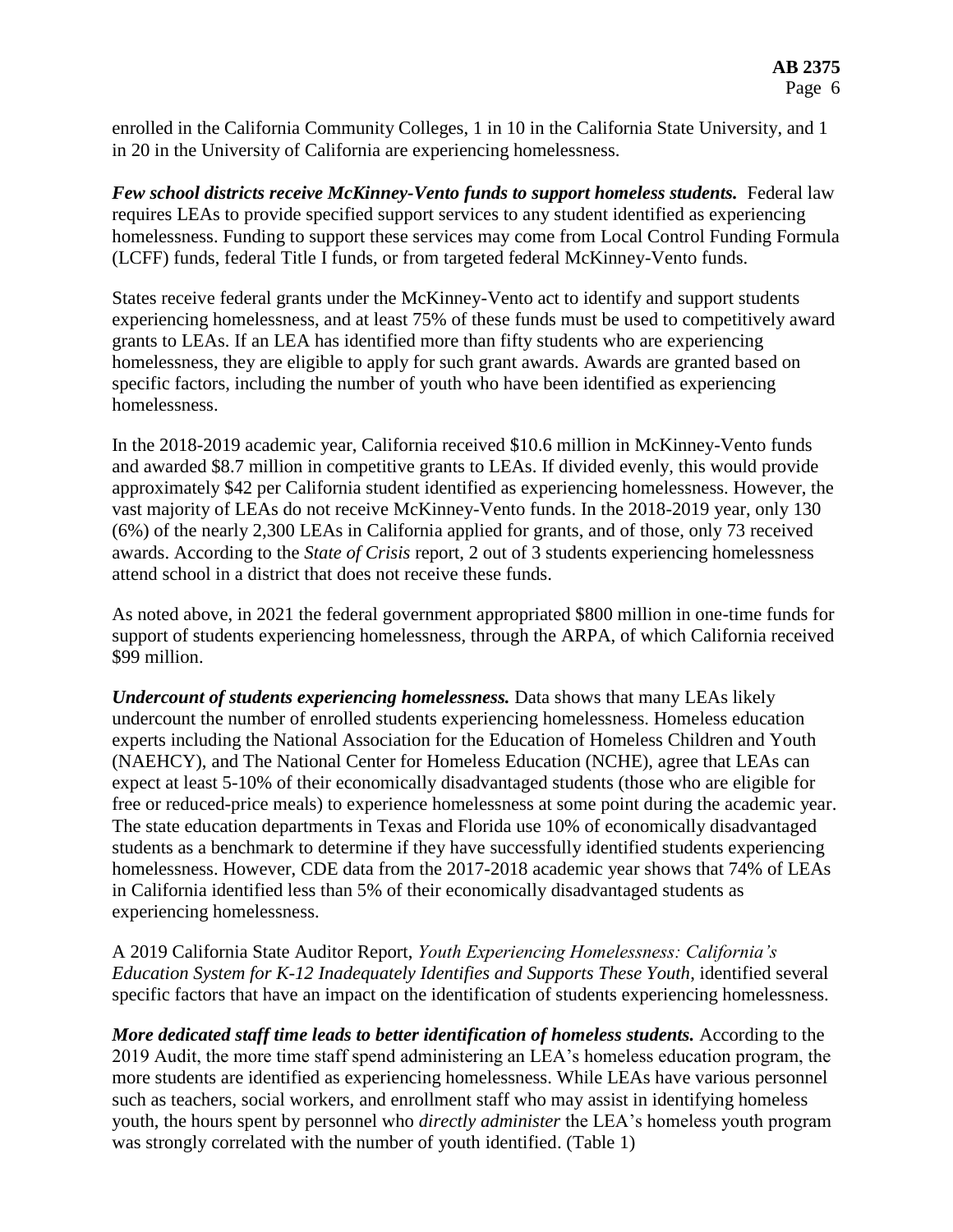Table 1: LEAs that dedicated more time to administering homeless education program identified more students experiencing homelessness (source: 2019 Audit).

| <b>LEA</b>                     | Economically<br>Disadvantaged<br>Youth | % Economically<br>Disadvantaged Youth<br>Identified as Experiencing<br>Homelessness | <b>Estimated Staff</b><br>Hours/Month to<br><b>Administer Homeless</b><br><b>Education Program</b> |  |
|--------------------------------|----------------------------------------|-------------------------------------------------------------------------------------|----------------------------------------------------------------------------------------------------|--|
| Gridley <sup>1</sup>           | 1,687                                  |                                                                                     |                                                                                                    |  |
| Greenfield <sup>2</sup>        | 9,912                                  |                                                                                     | 15                                                                                                 |  |
| Birmingham <sup>3</sup>        | 2860                                   |                                                                                     | 52                                                                                                 |  |
| Vallejo $4$                    | 10,651                                 |                                                                                     | 17                                                                                                 |  |
| San Bernardino <sup>5</sup>    | 52,390                                 | 9                                                                                   | 482                                                                                                |  |
| Norwalk-La Mirada <sup>6</sup> | 14,316                                 | 29                                                                                  | 247                                                                                                |  |

A 2019 survey of 550 California homeless liaisons by the American Civil Liberties (ACLU) Foundations of California and the California Homeless Youth Project found that most liaisons had other primary job titles and duties aside from their role as homeless liaisons. As a result, two-thirds of these liaisons spent fewer than five hours per week on their homeless liaison duties.

*Misconceptions about homelessness are barriers to identification.* Students and school employees may not know the definition of homelessness and what qualifies students for services under the McKinney-Vento Act. The common misconception that people experiencing homelessness live without shelter may lead to undercounts of the number of students who experience homelessness. Furthermore, fear of social stigma or negative consequences may deter families and students from disclosing their homelessness.

- According to CDE data, in the 2017-2018 academic year, 84% of California youth experiencing homelessness lived in shared housing while far fewer lived in shelters (7%), hotels/motels (5%), or were unsheltered (4%);
- Some attendance staff interviewed in the 2019 Audit stated that knowing students from multiple families shared a home address would not have prompted them to ask questions or refer the student to the district to determine whether they qualified for services under McKinney-Vento;
- Five of the six local liaisons interviewed for the 2019 Audit believed that families and youth fear they may be subject to stereotypes if they disclose their homelessness; and

 $\overline{a}$ 

<sup>&</sup>lt;sup>1</sup> Gridley Unified School District

<sup>2</sup> Greenfield Union School District

<sup>3</sup> Birmingham Community Charter High School

<sup>4</sup> Vallejo City Unified School District

<sup>5</sup> San Bernardino City Unified School District

<sup>6</sup> Norwalk-La Mirada Unified School District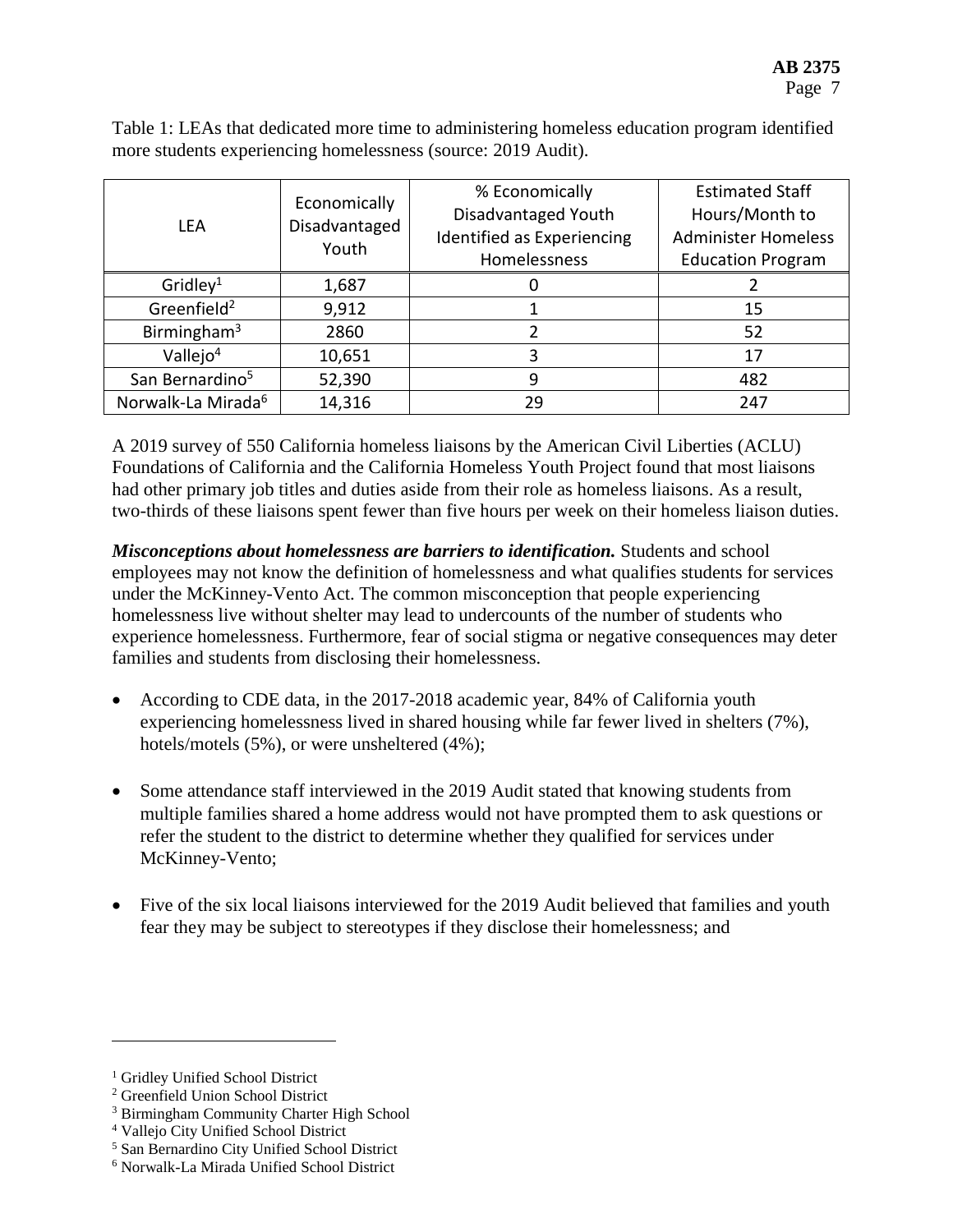Fear of deportation by immigration enforcement, or family separation by a child protective services agency have also been reported by local liaisons as significant barriers to identification.

*Some LEAs do not follow best practices to identify students experiencing homelessness.* The 2019 Audit also found that LEAs did not follow all federal laws or best practices to identify youth experiencing homelessness. SchoolHouse Connection, a national nonprofit working to overcome homelessness through education recommends that LEAs gather housing information from families and youth at least once a year. The National Center for Homeless Education (NCHE) recommends using an annual housing questionnaire to collect this information and establishes best practices for such questionnaires. These best practices also recommend LEAs provide training at least annually to all school staff who are in a position to identify youth experiencing homelessness. The 2019 Audit reports the following findings:

- Some LEAs do not effectively use housing questionnaires to identify students experiencing homelessness. Best practices recommend that a housing questionnaire be distributed at least annually to all parents to identify youth experiencing homelessness. Best practices also recommend that LEAs avoid using the word *homeless* in questionnaires, to reduce stigma. Finally, LEAs should inform families and youth that the information being requested will be used to determine if the student is eligible to receive additional support and services, and should inform them of the rights and protections of youth experiencing homelessness. None of the five LEAs that distributed housing questionnaires during the audit period followed best practices;
- Some LEAs do not adequately train staff involved in identifying youth experiencing homelessness. Best practices recommend that all school staff receive training focused on the definition of homelessness, identifying signs of homelessness, the impact of homelessness on students, and the steps staff should take once a youth has been identified as possibly experiencing homelessness. The 2019 audit found that none of the LEAs investigated trained all staff, and that the training staff did receive did not include information on all of these topics (Table 2); and

Table 2: LEAs did not adequately train all staff to identify youth experiencing homelessness (Source: 2019 Audit).

| <b>LEA</b>        | Principals, Vice<br>and Assistant<br>Principals | Counselors,<br>Psychologists,<br>and Social<br>Workers | Enrollment<br><b>Staff</b> | <b>Teachers</b> | Support<br>Personnel* |
|-------------------|-------------------------------------------------|--------------------------------------------------------|----------------------------|-----------------|-----------------------|
| Birmingham        |                                                 |                                                        |                            |                 |                       |
| Gridley           |                                                 |                                                        |                            |                 |                       |
| Greenfield        |                                                 | $\mathbf{X}^{\star\star}$                              |                            |                 |                       |
| Vallejo           |                                                 |                                                        |                            |                 |                       |
| San Bernardino    |                                                 |                                                        |                            |                 |                       |
| Norwalk-La Mirada |                                                 |                                                        |                            |                 |                       |

\*Includes bus drivers and cafeteria workers \*\*Greenfield trains its social workers; however, it does not train its counselors or psychologists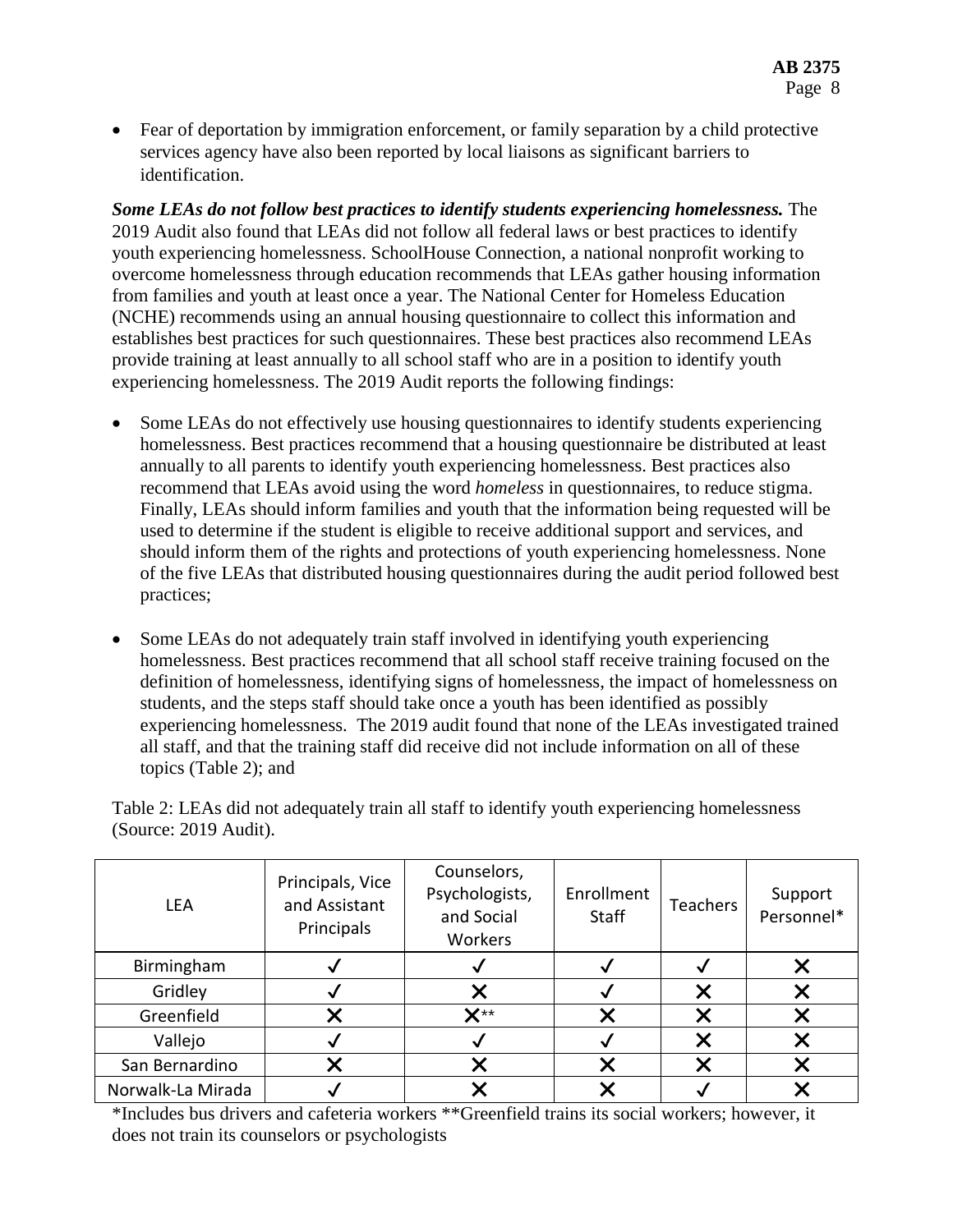- Some LEAs do not sufficiently disseminate information about homelessness in their schools and communities. Federal law requires LEAs to disseminate information regarding their homeless education programs and the educational rights of youth experiencing homelessness in public places frequented by families and youth experiencing homelessness, including schools, shelters, libraries, and food pantries. Only one of the six LEAs in the audit disseminated such information, and four of the local liaisons were unaware that this was required.
- At the time of the 2019 Audit, CDE had not developed adequate training modules and posted them on their website per California's state plan enacted in 2018 and available modules were only available for enrollment staff, school counselors, and teachers. Furthermore, existing training modules did not mention the best practices on distributing housing questionnaires and were not interactive. In-person trainings were limited and liaison attendance was not monitored.

By following the best practices in housing questionnaires, training, and information dissemination, LEAs would 1) reduce stigma that may prevent families and youth from identifying themselves as homeless; 2) relieve fears of intervention by child protection services or immigration agencies as a consequence of reporting homelessness; and 3) increase awareness of the services and supports offered to students experiencing homelessness. Addressing these barriers would likely improve identification of students experiencing homelessness in LEAs.

In many cases, LEAs likely do not follow best practices out of a lack of awareness, or a lack of capacity. Many homelessness liaisons are not dedicated staff, and split their time between several roles. Furthermore, other school employees may not be aware of best practices for identifying homelessness, or how they can and should play a role.

The CDE reports that it has already developed a housing questionnaire and guidance which has been posted on its website, as well as disseminated to the field in a variety of ways. The housing questionnaire was developed using best practices from the National Center for Homeless Education, with input from other stakeholders.

*Youth experiencing homelessness have poor educational outcomes.* California students who experience homelessness have a significantly higher risk of poor educational outcomes than other students. In the 2017-2018 academic year, the rates of suspension (6%), chronic absenteeism (23%), drop-out (18%), and failure to graduate (31%) for California students experiencing homelessness were double the rates of the average student population, according to CDE data.

The academic outcomes for students experiencing homelessness varied greatly between the six LEAs in the audit. For example, Vallejo and Norwalk-La Mirada are both located in cities with similar populations and poverty levels, and have a similar number of students. However, Norwalk-La Mirada's youth experiencing homelessness outperformed the statewide average on all measures, with a suspension rate of 4%, chronic absenteeism rate of 14% and a graduation rate of 88%. Vallejo, on the other hand, had a suspension rate over double the statewide average, a chronic absenteeism rate of 60%, and a graduation rate of 50% for students experiencing homelessness.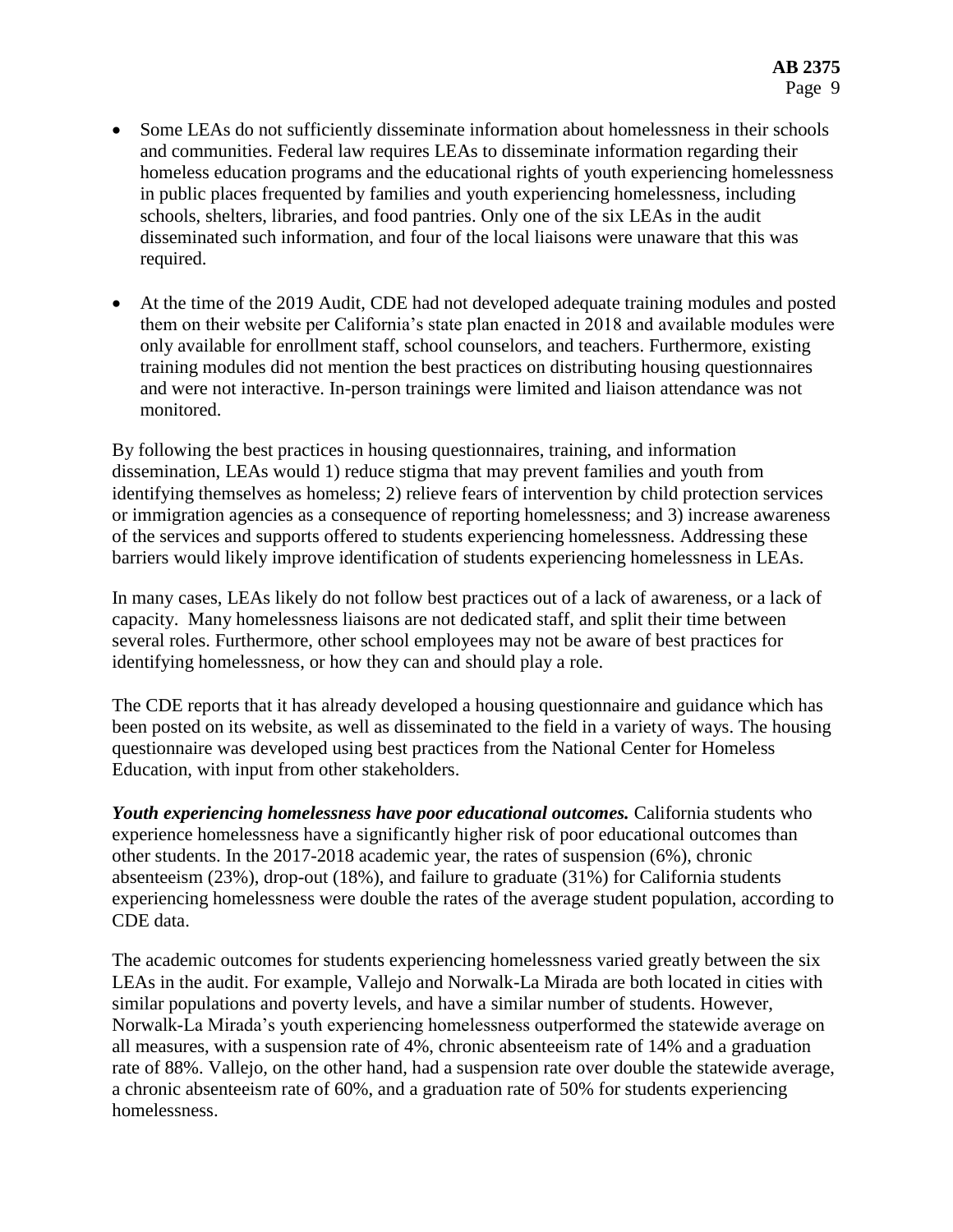An analysis of data on homeless students enrolled in charter and non-charter public schools in Los Angeles County, published by the UCLA Black Male Institute in 2021, found that in the 2018-19 school year charter schools identified 2% of their population as students experiencing homelessness, compared to 5% in non-charter schools. The Institute reported that 5-year cohort graduation rates for these charter school students was 45%, approximately 35 percentage points lower than their peers in non-charter schools, and that 40% of these students were chronically absent.

*Recommended Committee amendment. Staff recommends that the bill be amended* to the phrase "it has developed and" from the requirement that each LEA and charter school administer a housing questionnaire based on best practices.

*Related legislation.* AB 408 (Quirk Silva) of the 2021-22 Session would require LEAs to establish homeless education program policies**,** requires homeless education liaisons to offer training to specified school staff, and require the CDE to develop a risk-based monitoring plan for homeless education requirements.

AB 27 (Luz Rivas), Chapter 394, Statutes of 2021, required LEAs and charter schools receiving specified federal funds to ensure that each school identifies all enrolled homeless and unaccompanied students through a housing questionnaire based on best practices, and authorized the establishment of three homeless education technical assistance centers, subject to an appropriation.

SB 400 (Jones), Chapter 400, Statutes of 2021, required a liaison for homeless children and youth of an LEA to ensure identification of homeless children and youth.

AB 1937 (Luz Rivas) of the 2019-20 Session would have required LEAs and charter schools to ensure that each school identifies all enrolled homeless and unaccompanied students through a housing questionnaire based on best practices, and authorized the establishment of three homeless education technical assistance centers, subject to an appropriation. It was held in this Committee.

AB 3218 (Quirk-Silva) of the 2019-20 Session would have required LEAs to establish homeless education program policies consistent with state laws and update them at least every three years; required LEAs to provide specified training to classified and certified personnel; and required the CDE to develop and implement a plan for monitoring the compliance of LEAs with state laws related to youth experiencing homelessness. It was held in this Committee.

AB 16 (Luz Rivas) of the 2019-20 Session would have required LEAs, including charter schools, to ensure that each school identifies all homeless students enrolled at the school, required the CDE to maintain 1.5 state coordinator positions for homeless education in addition to those in existence as of July 1, 2019, and required the CDE to allocate funding to three COEs to serve as technical assistance centers. This bill was vetoed by Governor Newsom, who stated:

I agree with the Legislature that it is critical that the State and schools do more to help ensure that our homeless students are receiving the support they need to succeed in school. That is why I supported increased funding in the 2019 Budget to the California Department of Education to improve the support for homeless students throughout the state. However, this bill adds additional costs which are better considered during the annual budget process.